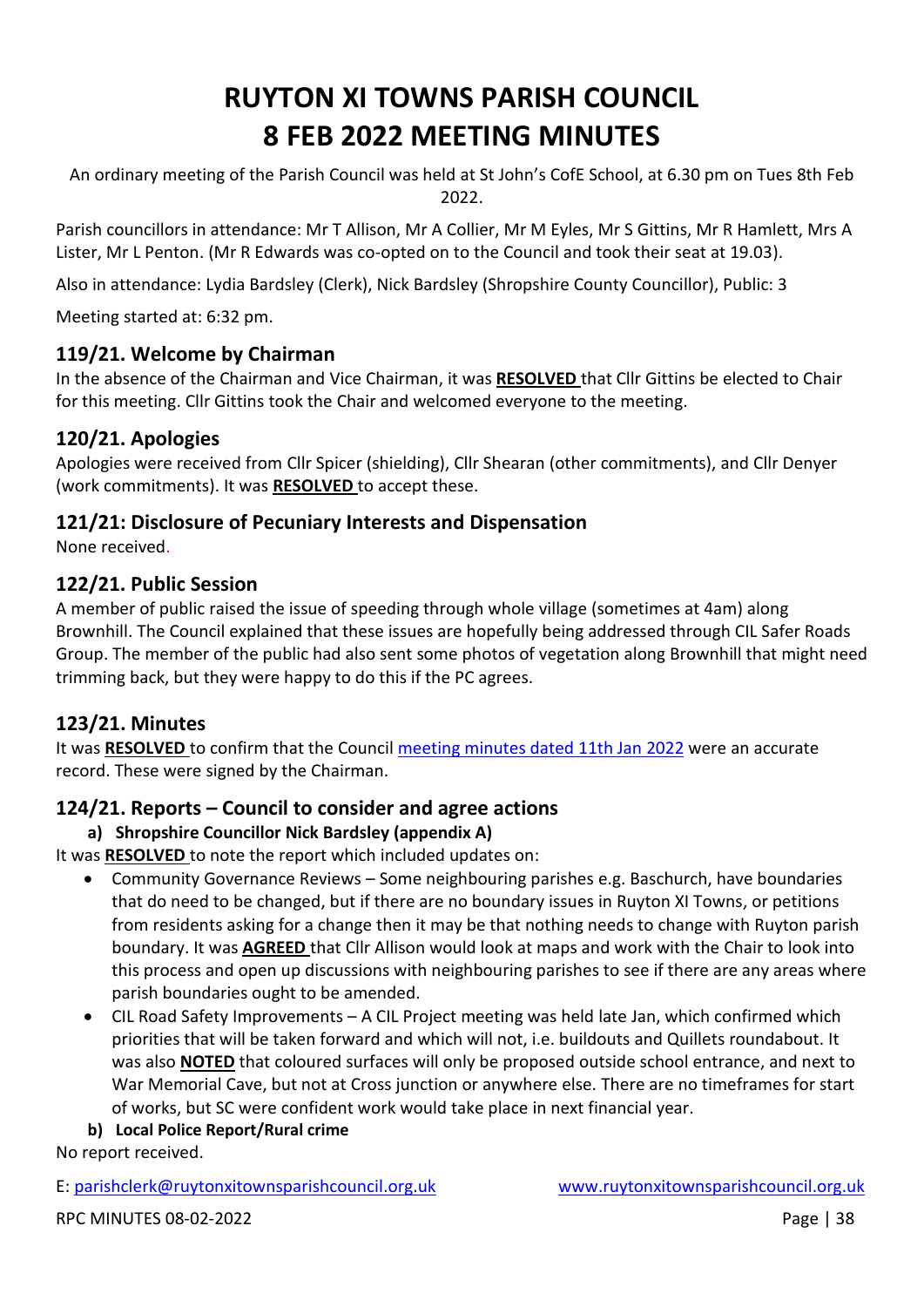#### **c) Safer Roads Group**

• Cllr Spicer had shared notes from the recent SRG meeting which were **NOTED.** 

**Streetlights on Brownhill** – It was **NOTED** that the issue of insufficient lighting was being raised now due to recent collisions with parked vehicles on Brownhill. The PC streetlight maintenance contractor had confirmed that brightness could not be adjusted for these lights, and the only means of improving the lighting in this area would be to uplift the columns and move them closer together, and adding additional columns. Cllrs **NOTED** that lights appear to be legal in terms of distance between lamps, and there were some concerns that too many lamps could disturb residents if lights shone directly into their homes. It was **AGREED** that the Safer Roads Group will consider streetlights and possibly adding extra solar lights, though it was noted that feedback among clerks varies from very positive to very poor for solar-powered lights. It was **AGREED** that Cllr Lister would be a point of contact for the Shropshire-Wide 20mph campaign.

## **d) Climate Change Working Group**

No report at this time, but members of the WG were asked to think about when a meeting could be arranged and to consider the issue of discharge of raw sewage into waterways.

**e) Village Hall Working Group**

No report at this time.

**f) Clerk's update report (appendix B)** This was **NOTED.**

# **125/21: Policies to review and approve (appendix C).**

After review it was **RESOLVED** to approve the following:

- a) Climate Emergency Working Group Terms of Reference
- b) Planning Working Group Terms of Reference

# **126/21: Parish Matters –– Council to receive updates and agree actions.**

## **a) Casual vacancy**

It was **NOTED** that there was one vacant seat and two applications had been received. The two candidates were invited to introduce themselves and Cllrs had the opportunity to ask questions. After discussion and a vote it was **RESOLVED** to co-opt Mr Robert (Bob) Edwards as a Councillor on to the Parish Council. They duly signed the Declaration of Acceptance of Office and took their seat on the Council.

## **b) Coronavirus**

It was **NOTED** that there was insufficient interest in setting up a Parish Council WG to investigate air purifiers on behalf of the school at this time. No further actions at this point.

## **c) Gooseberry lane handrails**

It was **NOTED** that the Royal Mail claims team had confirmed that they would only pay to reinstate the handrails as they were prior to being damaged. If the Parish Council wished to replace the handrails with something more suitable to modern access needs (i.e. two handrails at different heights, warm touch materials etc.), then the Royal Mail claims team would only pay for what it would have cost to repair the handrails and the Parish Council would have to fund the difference. It was **NOTED** that estimates had been received for both repair and replacement and these were considered. It was **REOLVED** that the PC would engage the contractor D. Peate to reinstate the handrails as they were, and to ask the claims team to settle the invoice directly.

## **d) Hanging baskets**

Quotes had been received from Flowerscape, and Greenhills nursery. After discussion it was **AGREED** to defer a decision until March to await a 3rd quote. Cllr Lister will contact the 3 suppliers to ask if a red, white and blue colour scheme would be possible and whether it would alter the price.

## **e) War memorial**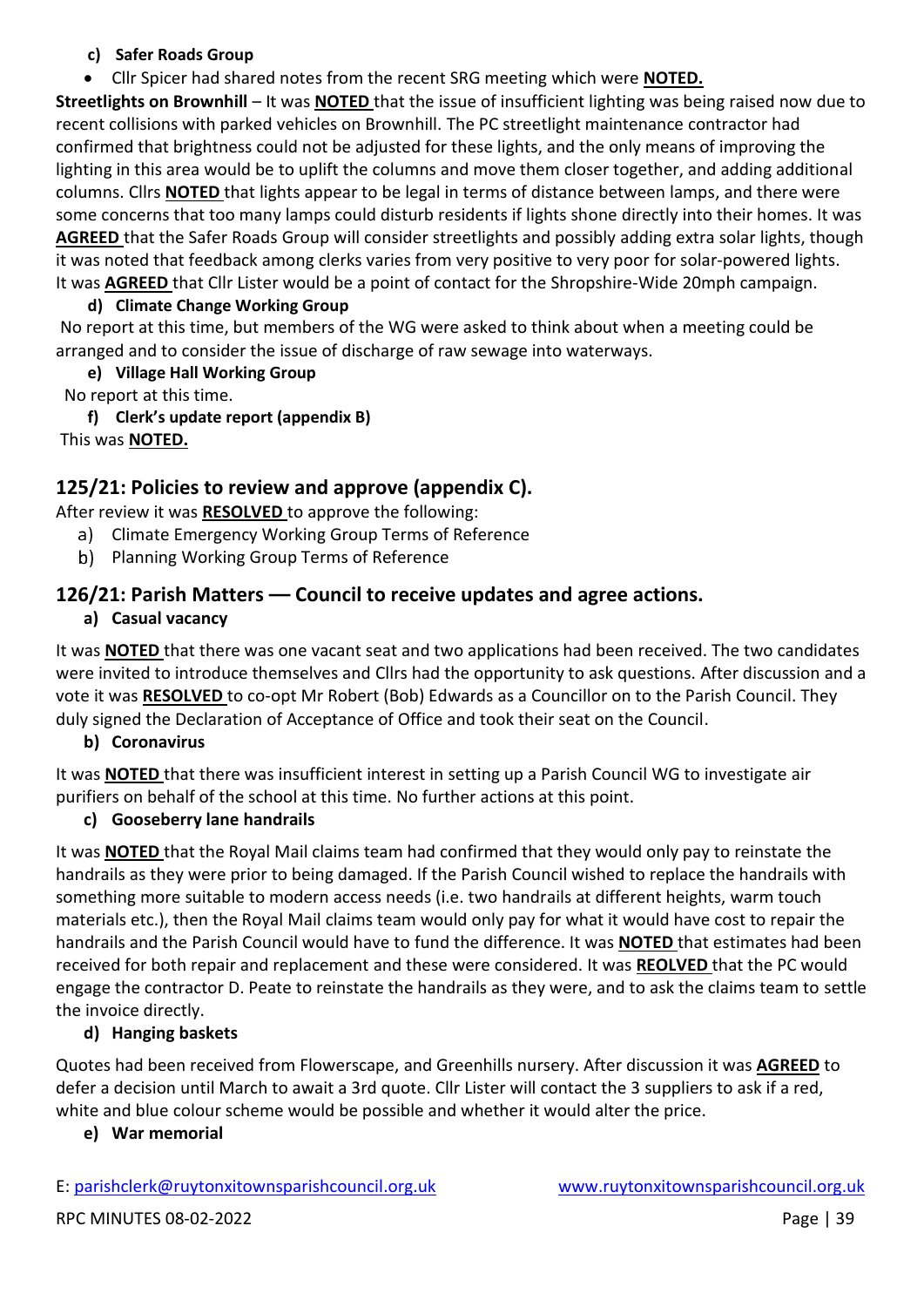Cllr Eyles had prepared a report for cleaning the memorials which had been circulated prior to the meeting. A resident had a copy of a deed that supposedly showed landowners above the memorial have some rights over the memorial cave, PC is awaiting a copy of this. The hope was to get cleaning work done to coordinate with CIL road works to minimise disruption. The clerk had contacted the PC insurer's to verify that the Memorial Cave was covered under the current policy and was awaiting a response. It was **AGREED** to approve the cleaning report and submit to the SC Conservation team for consideration.

#### **f) Doctors Meadow improvements**

PC asked if Cllr Penton would see if they could get a copy of lease from landowners to establish that SC as leaseholders have the power to grant permission for potential improvements. There was a discussion about properties extending their gardens on to the playing field. It was **AGREED** that Cllr Penton will liaise with the landowners of the playing field and encourage them to write to SC legal dept to take action.

#### **g) The Cliffe**

**Local Nature Reserve status –** The next step in declaring Local Nature Reserve status is for the PC to consider and confirm it endorses the SC Consultation on the Cliffe. This was discussed and though there were some concerns about limited parking, it was **RESOLVED** to endorse the consultation document. Clerk will contact Natural England to proceed with the next steps.

**Signage –** Two estimates had been received so far for signs, but Cllrs still needed to speak with residents on the bridleway about the proposal. It was **AGREED** the clerk would draft a letter to go to residents of the cottages to explain the proposal, which would be delivered by Cllrs. It was **AGREED** to defer deciding on suppliers until the next meeting.

#### **h) Streetlight on Brownhill**

This was discussed earlier in the meeting under the Safer Roads Group report. It was **AGREED** that SRG would pick this up for further investigation and discussion.

#### **i) New email provider**

Clerk gave a brief update on progress, but it was not known at this point when the switchover to the new provider would take place.

#### **j) Platinum Jubilee activities**

Cllr Lister gave an update on progress and would update at the next meeting.

## **127/21: Planning applications – Council to consider and agree response.**

No applications received.

## **128/21: Shropshire Council Planning decisions**

It was **RESOLVED** to note the following:

- **1. [North West Relief Road Scheme, 21/00924/EIA](https://pa.shropshire.gov.uk/online-applications/applicationDetails.do?activeTab=summary&keyVal=QOXI5QTD06Z00) – Pending consideration**
- **2. [South Of Bay Cottage Little Ness Road, ref: 21/02394/FUL](https://pa.shropshire.gov.uk/online-applications/applicationDetails.do?activeTab=summary&keyVal=QSWEBQTD06Z00) – Awaiting decision**
- **3. Ruyton Hall, Olden Lane, ref: [21/05736/FUL](https://pa.shropshire.gov.uk/online-applications/applicationDetails.do?activeTab=summary&keyVal=R3REBVTDK3M00) (Permission granted) and [21/05737/LBC](https://pa.shropshire.gov.uk/online-applications/applicationDetails.do?activeTab=summary&keyVal=R3RECATDK3N00) - Awaiting decision**
- **4. [Borehole pumping station, Pound Lane, ref: 21/05851/FUL](https://pa.shropshire.gov.uk/online-applications/applicationDetails.do?activeTab=summary&keyVal=R467M8TDK9X00) - Pending consideration**
- **5. Appeal: [Land Adj Riversdale, Church Street, ref:](https://pa.shropshire.gov.uk/online-applications/applicationDetails.do?activeTab=summary&keyVal=QNYVN9TDKGI00) [21/00567/FUL](https://pa.shropshire.gov.uk/online-applications/applicationDetails.do?activeTab=summary&keyVal=QNYVN9TDKGI00) [\(appeal ref:](https://pa.shropshire.gov.uk/online-applications/appealDetails.do?activeTab=summary&keyVal=R4ICPBTD01O00) [21/02980/REF\)](https://pa.shropshire.gov.uk/online-applications/appealDetails.do?activeTab=summary&keyVal=R4ICPBTD01O00) - Pending consideration**

## **129/21. Payments – Council to consider and approve**

#### **a) Invoices/reimbursements to be authorised**

It was **RESOLVED** to authorise the following payments.

- L. Bardsley, Feb salary, £573.42 (no VAT)
- HMRC, PAYE and NI contributions, £4.60 (no VAT)

## E: [parishclerk@ruytonxitownsparishcouncil.org.uk](mailto:parishclerk@ruytonxitownsparishcouncil) [www.ruytonxitownsparishcouncil.org.uk](http://www.ruytonxitownsparishcouncil.org.uk/)

RPC MINUTES 08-02-2022 **Page 140**